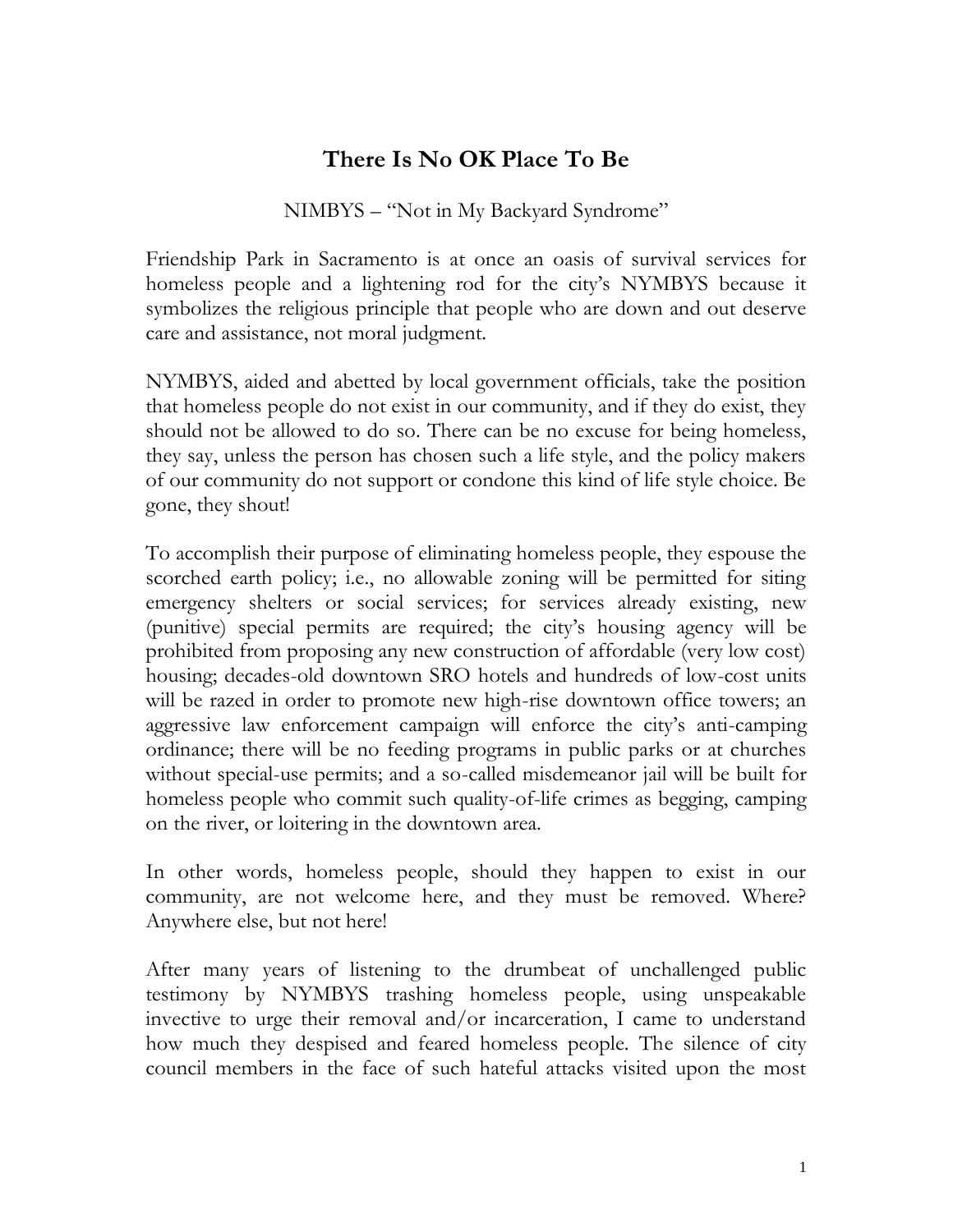impoverished members of the community surely manifested tacit approval and provided encouragement for future ad hominem onslaughts. I hesitate to write this because it sounds so much like Nazism, but I believe it to be true: if the NYMBYS of the mid-1990's could have acted with impunity, they would have arranged for the vaporization of homeless people in our community. Harsh words, you may say, but believed to be true by homeless people.

The NIMBY collision with Loaves & Fishes was inevitable. I knew it was coming years before it happened, because I had had enough experience working with impoverished people to recognize the distant sound of the drumbeat of hatefulness, which foretold its arrival. Even so, I was not fully prepared, because it is not possible to predict what form such an attack will take and how the issue will be framed for public consumption.

It was a thriller! The city filed a lawsuit to close down Loaves & Fishes because of its proposed expansion of Friendship Park and the fact that it was feeding hungry people on Sundays. Both unlawful, they said. The next day, they sent swarms of building, fire, and planning inspectors to sweep through the Loaves & Fishes complex looking for code and zoning violations. City attorney employees arrived days later to "post" every building in the complex (including leased space) as "unsafe" and provided a 45-day statutory time period to file building plans for building permits to correct code violations. The director of the city building department posted a sign on the department's staff bulletin board, which reminded city employees that building permits were not to be issued to Loaves & Fishes. They locked us down pretty tight.

You have heard the expression, "You can't fight city hall." But you can, and we did. It took us almost a year, but the lawsuit was settled out of court, through the services of a mediator, when the city agreed to give Loaves & Fishes everything it asked for and we agreed to drop our plans to expand Friendship Park. The most painful moment I had to endure was to appear with the council members during a hastily called press conference that announced the settlement. If you can believe this, we were all smiles and full of congratulations for one another. Other than that, as stressful as it was, I loved every minute of it.